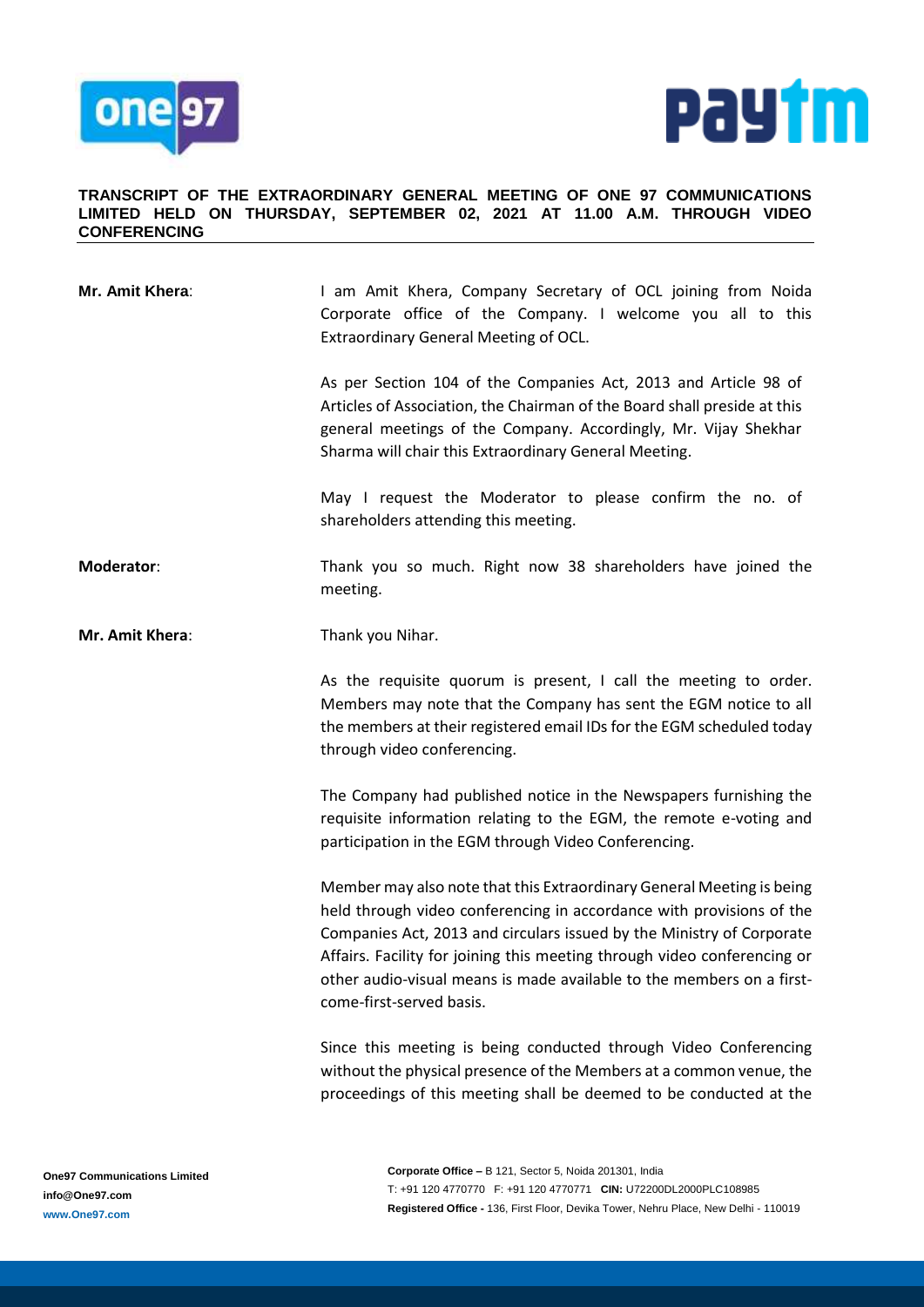



Registered Office of the Company.

All the members joining this meeting are by default placed on mute mode to avoid any background noise disturbance and to ensure smooth and seamless conduct of the meeting.

Before we start the main proceedings of the meeting, I request my copanelists on the video conferencing to introduce themselves.

May I now request, Mr. Vijay Shekhar Sharma, Chairman to please introduce himself.

- **Mr. Vijay Shekhar Sharma:** Hi! Good morning everybody and welcome to Paytm i.e One97 Communications Limited EGM. I am Vijay Shekhar Sharma joining this EGM from Bombay. I am the Managing Director and Chairman of One 97 Communications Limited. Thank You.
- **Mr. Amit Khera**: Thank you, Chairman sir. May I now request, Ms. Pallavi Shardul Shroff to introduce herself.
- **Ms. Pallavi Shardul Shroff**: Good Morning everyone and welcome to this Extraordinary General Meeting. I am Pallavi Shardul Shroff, an Independent Director of the Board of One 97 Communications Ltd.

Good Morning and welcome again.

**Mr. Amit Khera:** Just to add to here, Ms. Pallavi Shroff is also representing the Audit Committee as well as Stakeholders Relationship Committee of which she is the Chairperson.

> Thank you Ms. Shroff. May I now request Mr. Madhur Deora to kindly introduce himself.

**Mr. Madhur Deora**: Hello. Welcome everyone. My name is Madhur Deora. I am President and Group Chief Financial Officer of One 97 Communications Ltd. I am attending this meeting from my residence in Mumbai.

**Mr. Amit Khera:** Thank You Madhur. May I now request Mr. Vikas Garg to kindly introduce himself.

**Corporate Office –** B 121, Sector 5, Noida 201301, India T: +91 120 4770770 F: +91 120 4770771 **CIN:** U72200DL2000PLC108985 **Registered Office -** 136, First Floor, Devika Tower, Nehru Place, New Delhi - 110019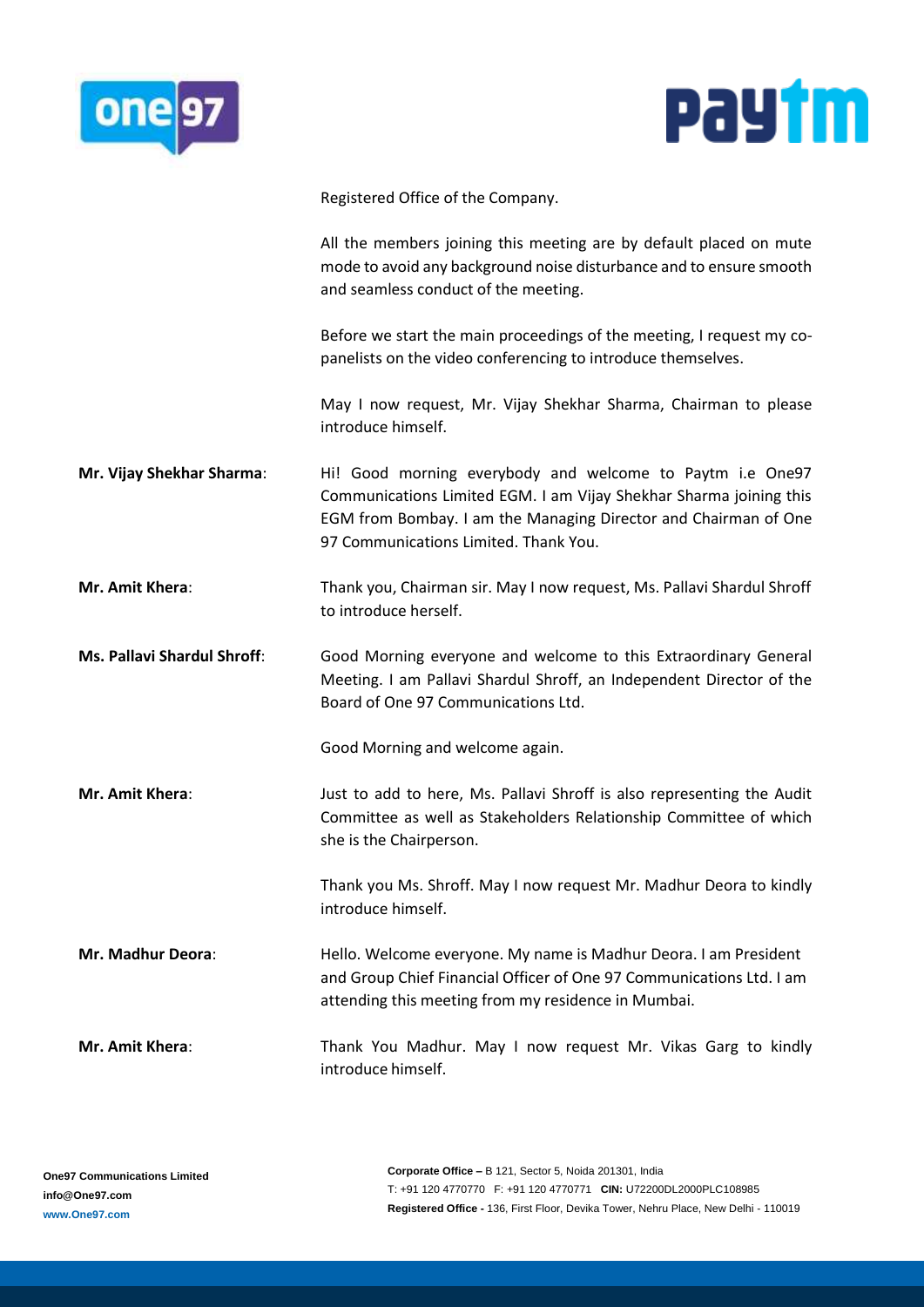



| Mr. Vikas Garg:                                                                          | Hello everyone. I am Vikas Garg, CFO of One 97 Communications Ltd. I<br>welcome you all to the EGM of our Company. Amit you may proceed<br>now.                                                                                                                                                                                                                                                                                                                                                                                                                             |
|------------------------------------------------------------------------------------------|-----------------------------------------------------------------------------------------------------------------------------------------------------------------------------------------------------------------------------------------------------------------------------------------------------------------------------------------------------------------------------------------------------------------------------------------------------------------------------------------------------------------------------------------------------------------------------|
| Mr. Amit Khera:                                                                          | Thank you Mr. Garg                                                                                                                                                                                                                                                                                                                                                                                                                                                                                                                                                          |
|                                                                                          | Apart from Directors and Company officials, we also have Mr. Amitesh<br>Dutta, representing Price Waterhouse Chartered Accountants LLP,<br>Statutory Auditors, of the Company.                                                                                                                                                                                                                                                                                                                                                                                              |
|                                                                                          | May I now please request Mr. Amitesh Dutta to introduce himself                                                                                                                                                                                                                                                                                                                                                                                                                                                                                                             |
| Mr. Amitesh Dutta:                                                                       | Good Morning Everyone. My name is Amitesh Dutta and I am a partner<br>with Price Waterhouse Chartered Accountants LLP, Statutory Auditors<br>who are the Statutory Auditors of OCL. Thank you!                                                                                                                                                                                                                                                                                                                                                                              |
| Mr. Amit Khera:                                                                          | Thank you Mr. Dutta. Our Secretarial Auditor from PI & Associates have<br>also joined this meeting through Video Conferencing                                                                                                                                                                                                                                                                                                                                                                                                                                               |
|                                                                                          | As the Notice is already circulated to all the members, with the<br>permission of the members, I take the Notice convening the meeting as<br>read.                                                                                                                                                                                                                                                                                                                                                                                                                          |
|                                                                                          | Before we proceed, I wish to bring to your notice that, as required under<br>the Companies Act, 2013, the Company has provided you the facility to<br>cast your vote electronically, on all resolutions that are set forth in the<br>notice of EGM ("Notice"). Members who have not cast their vote<br>electronically (remotely) and who are participating in this meeting will<br>have an opportunity to cast their votes through the e-voting system.<br>The voting lines will be open immediately after closure of the meeting<br>and remain open for 1 hour thereafter. |
|                                                                                          | I request everybody who has not yet casted their vote to please<br>cast their vote.                                                                                                                                                                                                                                                                                                                                                                                                                                                                                         |
|                                                                                          | We now take up the resolutions as set forth in the Notice                                                                                                                                                                                                                                                                                                                                                                                                                                                                                                                   |
| Item No. 1 - To consider and adopt amendments to One97 Employee Stock Option Scheme 2019 |                                                                                                                                                                                                                                                                                                                                                                                                                                                                                                                                                                             |

## **Item No. 2 - To consider and approve contribution to Paytm Foundation for Establishment of Air**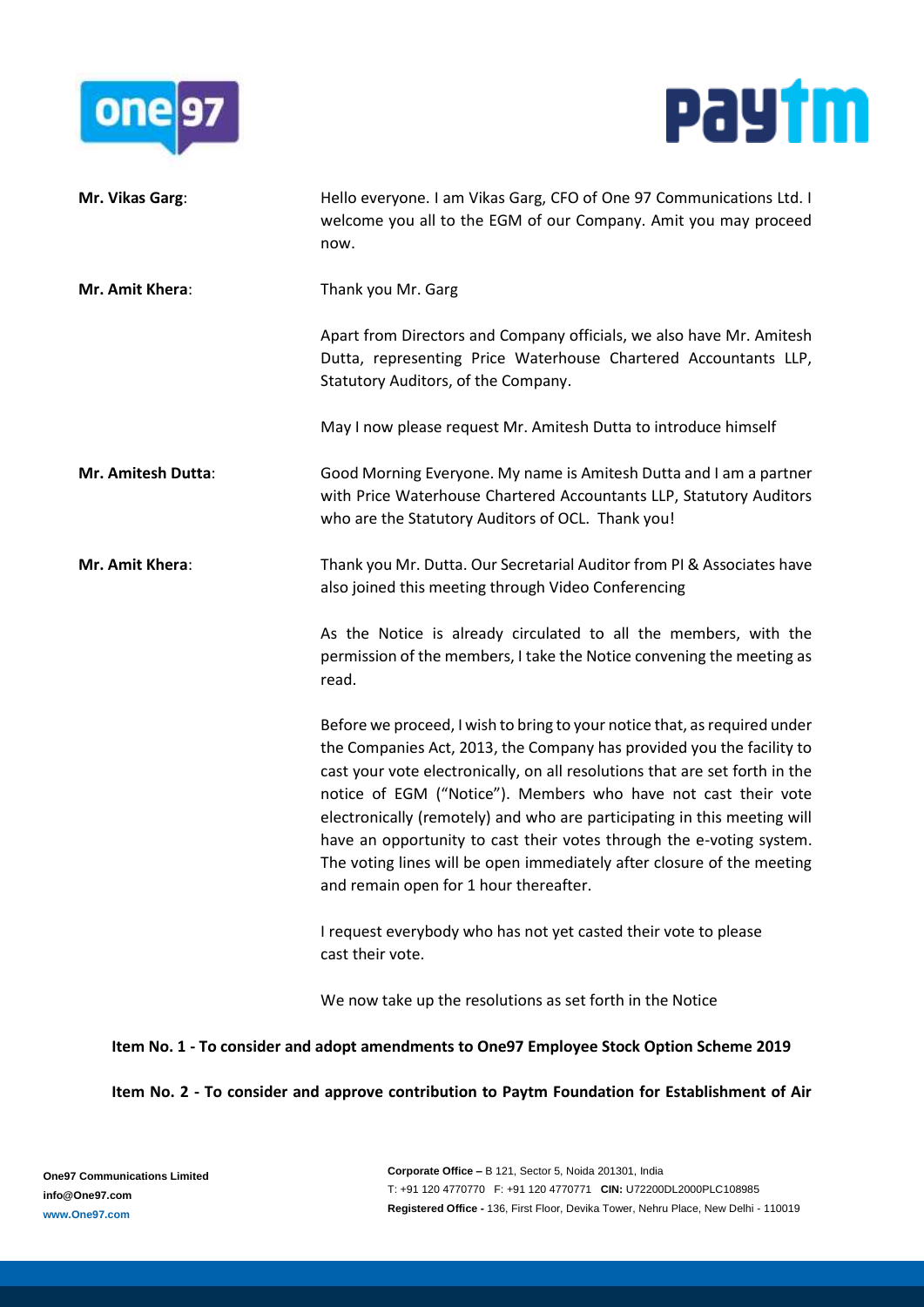



## **Quality Action Forum**

**Item No. 3 - To consider and approve revised Employment Agreement of Mr. Vijay Shekhar Sharma**

**Item No. 4 - To consider and approve appointment of Mr. Douglas Feagin (DIN: 07868696) as a Director**

**Item No. 5 - To consider and approve appointment of Mr. Ashit Ranjit Lilani (DIN: 00766821) as Non-Executive Independent Director**

**Item No. 6 - To consider and approve appointment of Mr. Neeraj Arora (DIN: 07221836) as Non-Executive Independent Director**

**Item No. 7 - To consider and approve payment of remuneration to Non-Executive Independent Directors**

The text of the resolutions and explanatory statement has already been provided along with the Notice and has also been circulated to the members.

We have also received a request from one of our shareholders to ask questions. Being a speaker shareholder we have already registered him. I, now request Mr. Abhishek Jain to please unmute himself and ask questions relating to the notice of the EGM. I would also request, Mr. Jain, to kindly restrict your question to EGM notice itself. Apart from that if you have any question, you may write to us separately and the email id for writing is [Compliance.officer@paytm.com.](mailto:Compliance.officer@paytm.com)

I would now request moderator to unmute Mr. Abhishek Jain, if he has already joined the meeting.

| Moderator:         | Thank you so much sir. Mr. Abhishek Jain is not present in the<br>meeting. Hence, request you to move to next agenda.                                                                                                                                                                         |
|--------------------|-----------------------------------------------------------------------------------------------------------------------------------------------------------------------------------------------------------------------------------------------------------------------------------------------|
| <b>Amit Khera:</b> | Since Mr. Jain is not available and has not joined the meeting. I would<br>then tell the members that the voting on the e-voting platform<br>provided by Link Intime will be available for the next 1 hour.<br>Therefore, members who have not cast their vote yet are requested<br>to do so. |
|                    | The Board of Directors has appointed Mr. Nitesh Latwal, Practicing<br>Company Secretary, as the scrutinizer to supervise the e-voting                                                                                                                                                         |

process.